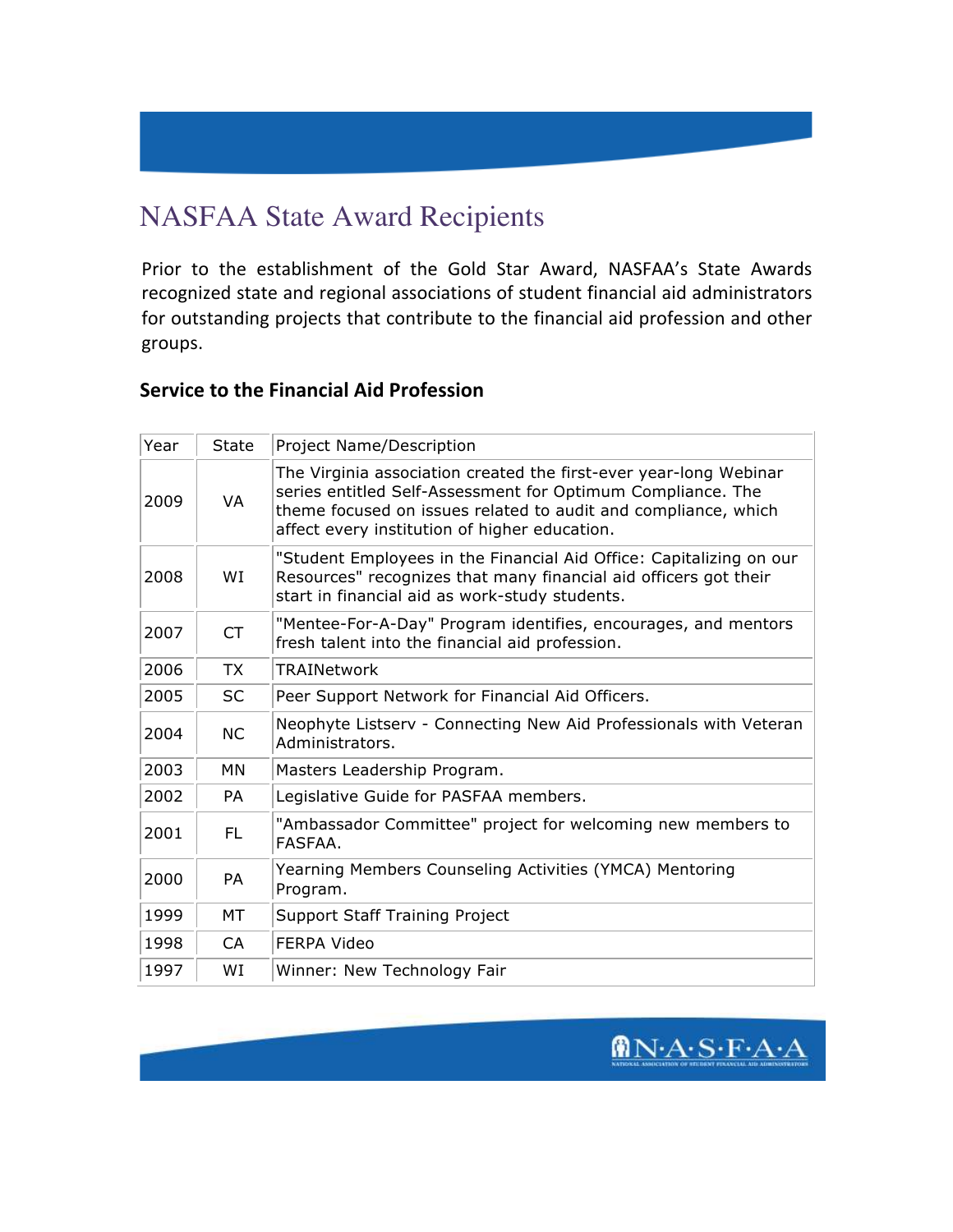| 1997 | FL. | Honorable Mention: You've Been Elected! Now What? A Survival Guide for<br><b>Future FASFAA Presidents</b> |
|------|-----|-----------------------------------------------------------------------------------------------------------|
| 1996 |     | CA Automation Resource Guide                                                                              |
| 1995 |     | MN Winner (tie): Leadership Symposium                                                                     |
| 1995 |     | VA Winner (tie): Best Practices Project                                                                   |
| 1994 |     | IA   IASFAA Enters the Information Age                                                                    |
| 1993 |     | CA Proprietary Certification Workshop                                                                     |
| 1992 | FL. | "Multi-Cultural Diversity and Immigrations Issues in the 1990's: The<br>Plight of the New American"       |
| 1991 | FL  | Training Session on "Legal Issues Affecting the Administration of Student<br>Financial Aid."              |
|      |     | 1990 OH Lender Fact Book                                                                                  |
|      |     | 1989   MN Training for Success                                                                            |
|      |     | 1988 MO GSL Exit Interview/Debt Counseling Video                                                          |
| 1987 | -FL | Financial Aid "Yellow Pages"                                                                              |
| 1987 |     | SC Research on Student Financial Aid Concerns Conference                                                  |
| 1986 |     | FL Chancellor's Workday                                                                                   |
| 1985 |     | MI Packaging Survey                                                                                       |

## **Service to Students, Parents and Families**

| Year | State     | <b>Project Name/Description</b>                                                                                                                                                                                                                                                                                                                                                                                                                                                           |
|------|-----------|-------------------------------------------------------------------------------------------------------------------------------------------------------------------------------------------------------------------------------------------------------------------------------------------------------------------------------------------------------------------------------------------------------------------------------------------------------------------------------------------|
| 2009 | <b>NE</b> | The Financial Literacy Week project represents the collaborative<br>efforts of NeASFAA and the National Student Loan Program (NSLP)<br>to organize two different week-long, statewide, multi-campus<br>events to accomplish the following goals: enhance the money<br>management skills of college students; raise public awareness of<br>the importance of sound financial education for young adults; and<br>attract attention for those who influence policy decisions in<br>Nebraska. |
| 2007 | IA        | The Planning for Our Futures booklet educates parents and families<br>on the importance of saving for college early and how to<br>accomplish it                                                                                                                                                                                                                                                                                                                                           |
| 2006 | МN        | Focus on the Future                                                                                                                                                                                                                                                                                                                                                                                                                                                                       |
| 2005 | NY.       | Early Awareness Bookmark Project.                                                                                                                                                                                                                                                                                                                                                                                                                                                         |

 $\sqrt{\mathbf{N} \cdot \mathbf{A} \cdot \mathbf{S} \cdot \mathbf{F} \cdot \mathbf{A} \cdot \mathbf{A}}$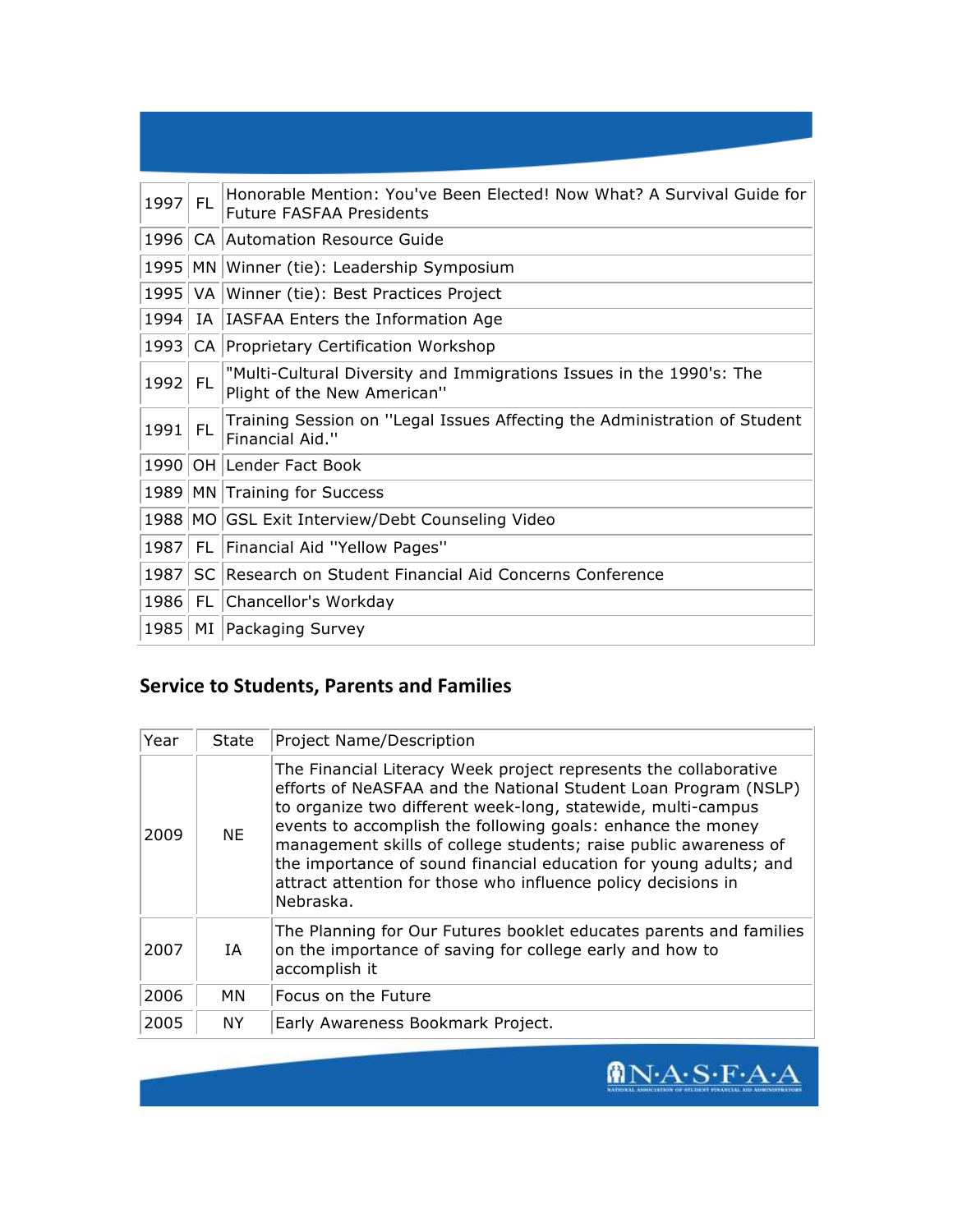### 2004 NJ WARNING: Financial Aid Consultants. 2003 MI Early Awareness Committee activities.  $2002$  OK  $\phantom{1}$  Cash For College" call-in program to increase financial aid awareness. 2001 | TN | The Forgotten Constituents: Reaching Out to Home Schoolers. 2000 NY TI's Sooner Than You Think!" brochure for parents of day care aged children 1999 CA Fill and Phil's Excellent Adventure" on Debt Management and Budgeting Issues  $1998$  IA Reach Iowans use of fiber optics network to address 19 high schools simultaneously and take questions from each site 1998 TN Funding Your Future: Financial Aid for Students PBS broadcast 1997 | KS | Early Awareness for First Grade Students 1996 NY Winner: NYSFAA on the World Wide Web 1996 NE Honorable Mention: Early Awareness Newsletter for Middle School Parents 1995 | WY | Financial Aid Town Meeting via Videoconference 1994 OR Financial Aid Training for High School Counselors: An Interactive Tele-Conference. 1993  $\parallel$  NE  $\parallel$  Look to the Future Teachers Manual 1992 NE TLook to the Future" (aimed at elementary students and parents, included college visits) 1991 CA T'I'm Going to College" (early awareness project aimed at fourth grade students) 1990 | IL Videos on Early Financial/Academic Planning 1989 | OH | Winner: Elementary Level Early Awareness Project 1989 TX Honorable Mention: HACU Forms & Workshops 1988 VA Movin' on Down the Road - Preparing for College in Virginia

1987 | LA | Financial Aid - Guide for Louisiana Students

1985 | IN | Video & Public Service Announcements

1986 | CA | CASFAA/KFWB "Ask the Financial Aid Expert Day"

 $MNA·S·F·A·A$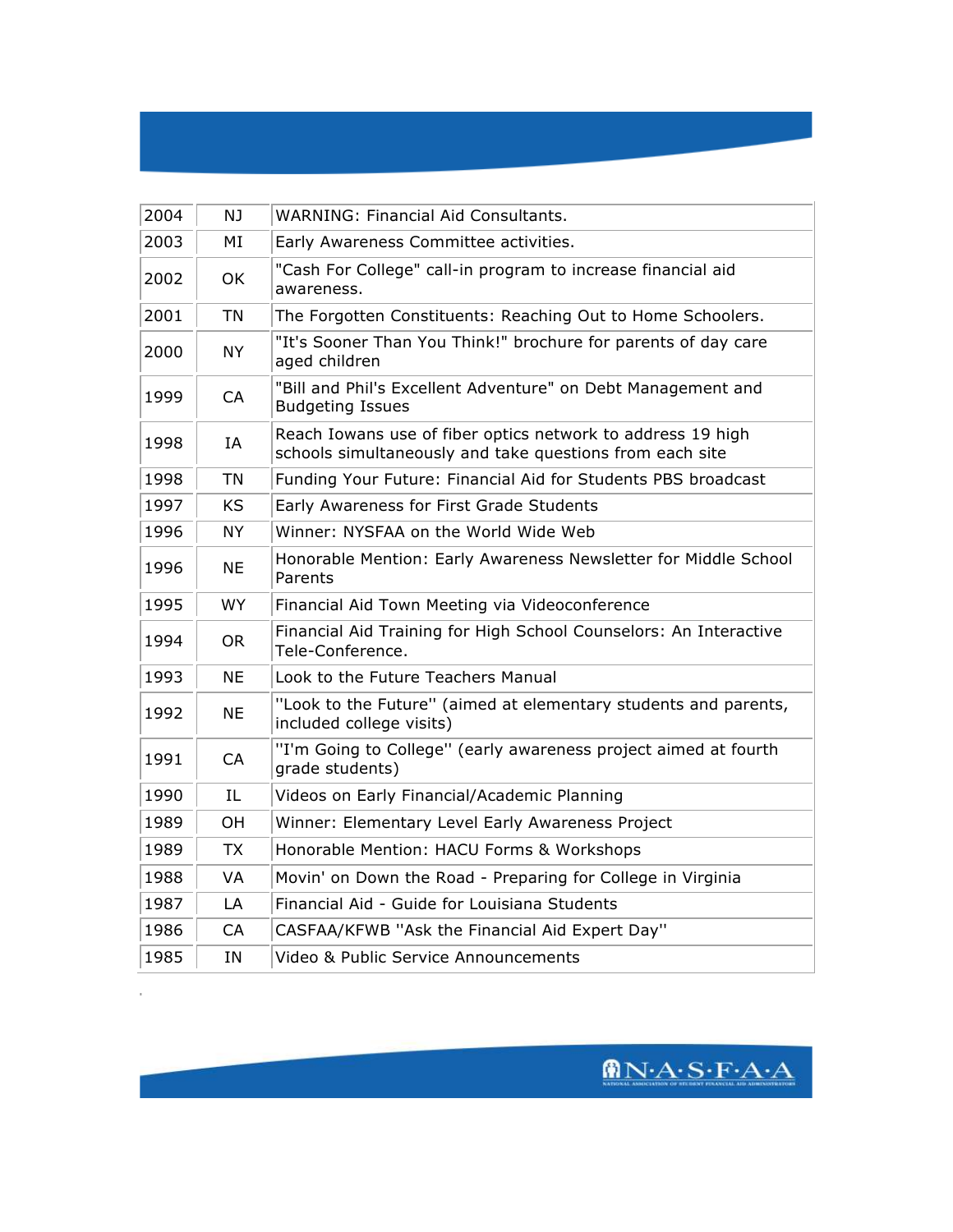## **For Service to Other Constituencies**

| Year | <b>State</b> | Project Name/Description                                                                                                                          |
|------|--------------|---------------------------------------------------------------------------------------------------------------------------------------------------|
| 2007 | VA           | Business Card allows members to leave a VASFAA business card<br>when visiting various legislators as an association representative.               |
| 2006 | AZ           | The Automation of the Tribal Funding Application Process                                                                                          |
| 2005 | <b>KY</b>    | Taskforce to Review Financial Aid Program Regulations.                                                                                            |
| 2004 | <b>NY</b>    | Introduction to Student Financial Aid for Legislators.                                                                                            |
| 2002 | GA           | "A Roadmap to Success" tool for high school and TRIO counselors.                                                                                  |
| 2001 | PA           | Web Site Resource Guide for guidance counselors.                                                                                                  |
| 2000 | <b>MS</b>    | Pace Setter Camp gives aid and admissions training to incoming<br>high school seniors so they can help counselors by working with<br>their peers. |
| 1999 | <b>NC</b>    | Financial Aid Night Resources for High School Counselors                                                                                          |
| 1998 | SC           | Internet-based High School Guidance Counselor Handbook                                                                                            |
| 1997 | <b>MN</b>    | Winner: Financial Aid: Understanding the Philosophy and Process                                                                                   |
| 1997 | <b>CA</b>    | Honorable Mention: Shoes That Fit                                                                                                                 |
| 1995 | <b>OR</b>    | Getting Started With Financial Aid Video                                                                                                          |
| 1994 | <b>CA</b>    | Winner: Cash for College - It's for Everyone.                                                                                                     |
| 1994 | <b>CA</b>    | Honorable Mention: Cultural Day project                                                                                                           |
| 1993 | MN           | Serving the Information Needs of you State Legislature                                                                                            |
| 1992 | <b>KS</b>    | "Kansas Financial Aid 101" (public service video)                                                                                                 |
| 1991 | <b>TN</b>    | "Summer Internships for Counselors" (high school counselors train<br>at financial aid offices)                                                    |
| 1990 | MN           | Teleconference for High School Counselors                                                                                                         |
| 1989 | МS           | MASFAA Gram                                                                                                                                       |
| 1988 | <b>AL</b>    | Solving the Financial Aid Puzzle                                                                                                                  |
| 1988 | OH           | OH Optimal Response Model: Training, Communications, and<br>Handbook of Legislative Advocacy                                                      |
| 1987 | KY           | <b>Bridging for Success</b>                                                                                                                       |
| 1986 | VA           | Restoring Balance in Student Aid Programs in Virginia                                                                                             |
| 1985 | МA           | <b>Constituency Networking</b>                                                                                                                    |

 $\pmb{\textcircled{h}}{\bf N}{\cdot}A{\cdot}{\bf S}{\cdot}{\bf F}{\cdot}A{\cdot}A$